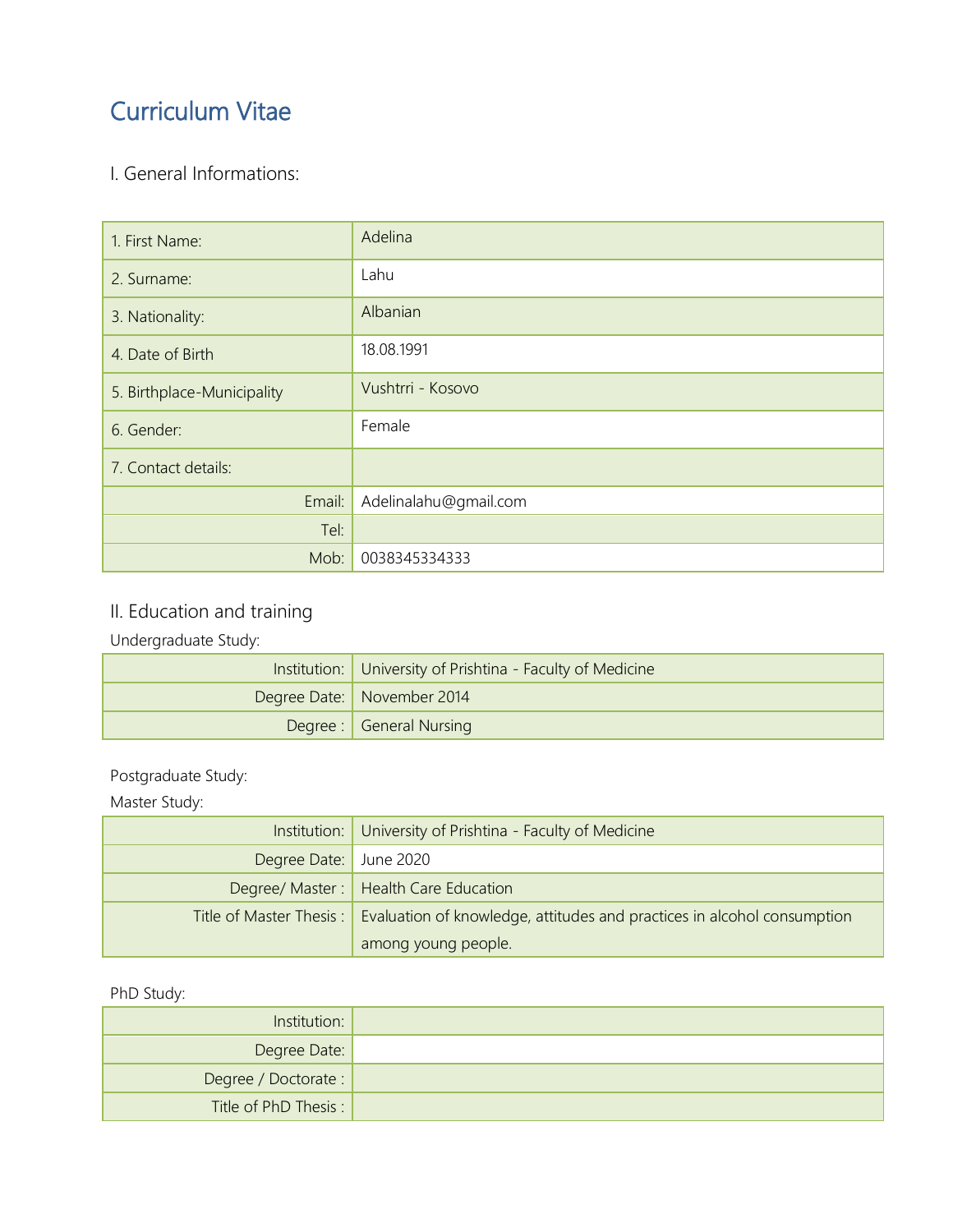Specialization:

|                         | Institution: University Clinical Center of Kosovo |
|-------------------------|---------------------------------------------------|
| Degree Date: April 2019 |                                                   |
|                         | Speciality : Scrub Nurse                          |

Subpecialization:

| Institution:            |  |
|-------------------------|--|
| Degree Date:            |  |
| Subspeciality : $\vert$ |  |

Training:

| Institution:     | Medtronic                                              |
|------------------|--------------------------------------------------------|
| Degree Date:     | 19-20 March, 2019                                      |
| Training Course: | <b>Surgical Nursing Solutions, Workshop - Istanbul</b> |
|                  |                                                        |
| Institution:     | Pflegezentrum Mattenhof, Zurich (Switzerland)          |
| Degree Date:     | $11/08/15 - 10/12/15$                                  |
| Training Course: |                                                        |
|                  | 4-month internship for nurses                          |

## III. Preview academic experience:

| $\mathbf{1}$ | Chronology of gaining academic titles | Year | University             | Faculty                           | Department     |
|--------------|---------------------------------------|------|------------------------|-----------------------------------|----------------|
| a            | Junior Assistant                      |      |                        |                                   |                |
| $\mathsf{C}$ | Assistant                             | 2020 | COLLEGE<br>"REZONANCA" | <b>MEDICAL</b><br><b>SCIENCES</b> | <b>NURSING</b> |
| d            | Lecturer                              |      |                        |                                   |                |
| e            | Senior Lecturer                       |      |                        |                                   |                |
| $\mathsf{f}$ | Prof. as.                             |      |                        |                                   |                |
| g            | Prof. asoc.                           |      |                        |                                   |                |
| h            | Prof.                                 |      |                        |                                   |                |
|              | Academic of science                   |      |                        |                                   |                |

### IV. Subject/s in which you are involved as teaching

| NO. | $\sim$<br>71 I I<br>.<br>. . | . |
|-----|------------------------------|---|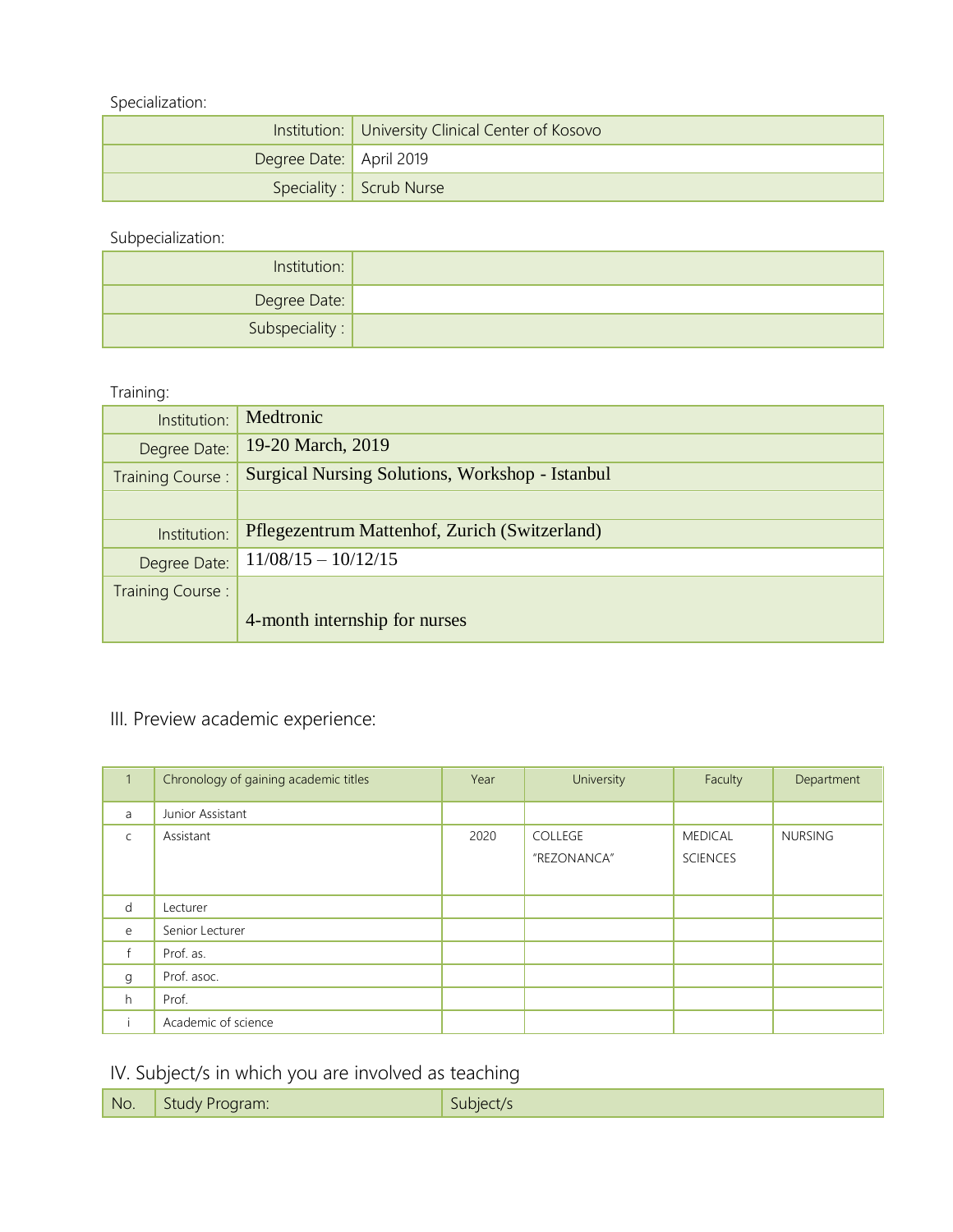| <b>Surgical Nursing</b> | Program for continuing professional education for surgical |
|-------------------------|------------------------------------------------------------|
|                         | nurses1                                                    |
|                         | OIK and Kosovo Association of Surgical Nurses              |
|                         |                                                            |
|                         |                                                            |

## V. Research activities: Impact Factor Points for Academic Staff

#### V.A. The data for publications/Citations

| No.             | Author, title, paper, year, volume, number, pages | "Impact factor"<br>points | Without<br>"Impact factor" | Citation of your<br>publication:<br>Journal, Volum,<br>Number, pages |
|-----------------|---------------------------------------------------|---------------------------|----------------------------|----------------------------------------------------------------------|
| $\mathbf{1}$    |                                                   |                           |                            |                                                                      |
| $\overline{2}$  |                                                   |                           |                            |                                                                      |
| 3               |                                                   |                           |                            |                                                                      |
| $\overline{4}$  |                                                   |                           |                            |                                                                      |
| $5\phantom{.0}$ |                                                   |                           |                            |                                                                      |
| $\,6\,$         |                                                   |                           |                            |                                                                      |
| $\overline{7}$  |                                                   |                           |                            |                                                                      |
| $\bf 8$         |                                                   |                           |                            |                                                                      |
| $\overline{9}$  |                                                   |                           |                            |                                                                      |
| 10 <sup>°</sup> |                                                   |                           |                            |                                                                      |
|                 | TOTAL:                                            |                           |                            |                                                                      |

### V.B. The data for other publications

| No.      | Title, Specification | Year |
|----------|----------------------|------|
|          |                      |      |
| $\Omega$ |                      |      |
| 3        |                      |      |
| 4        |                      |      |
| 5        |                      |      |

### V.C. Presentations/Participation in Conferences, Congresses, sympossiums, etc.

| No.            | Author, title, scientific meeting, abstracts book page                             | Oral<br>present. | Poster<br>present. | Participation |
|----------------|------------------------------------------------------------------------------------|------------------|--------------------|---------------|
|                | 20TH JAAH EUROPEAN CONGRESS "SOCIAL MEDIA AND ADOLESCENT HEALTH"<br>September 2016 |                  | ☑                  |               |
| $\overline{c}$ | "KISCOMS IV-Pristina 2014"                                                         | ☑                |                    |               |
| 3              | "KISCOMS IV-Prishtina Maj 2015"                                                    | ☑                |                    |               |
| $\overline{4}$ | Nurse Day-International Simposium; Maj 2017;                                       | ☑                |                    |               |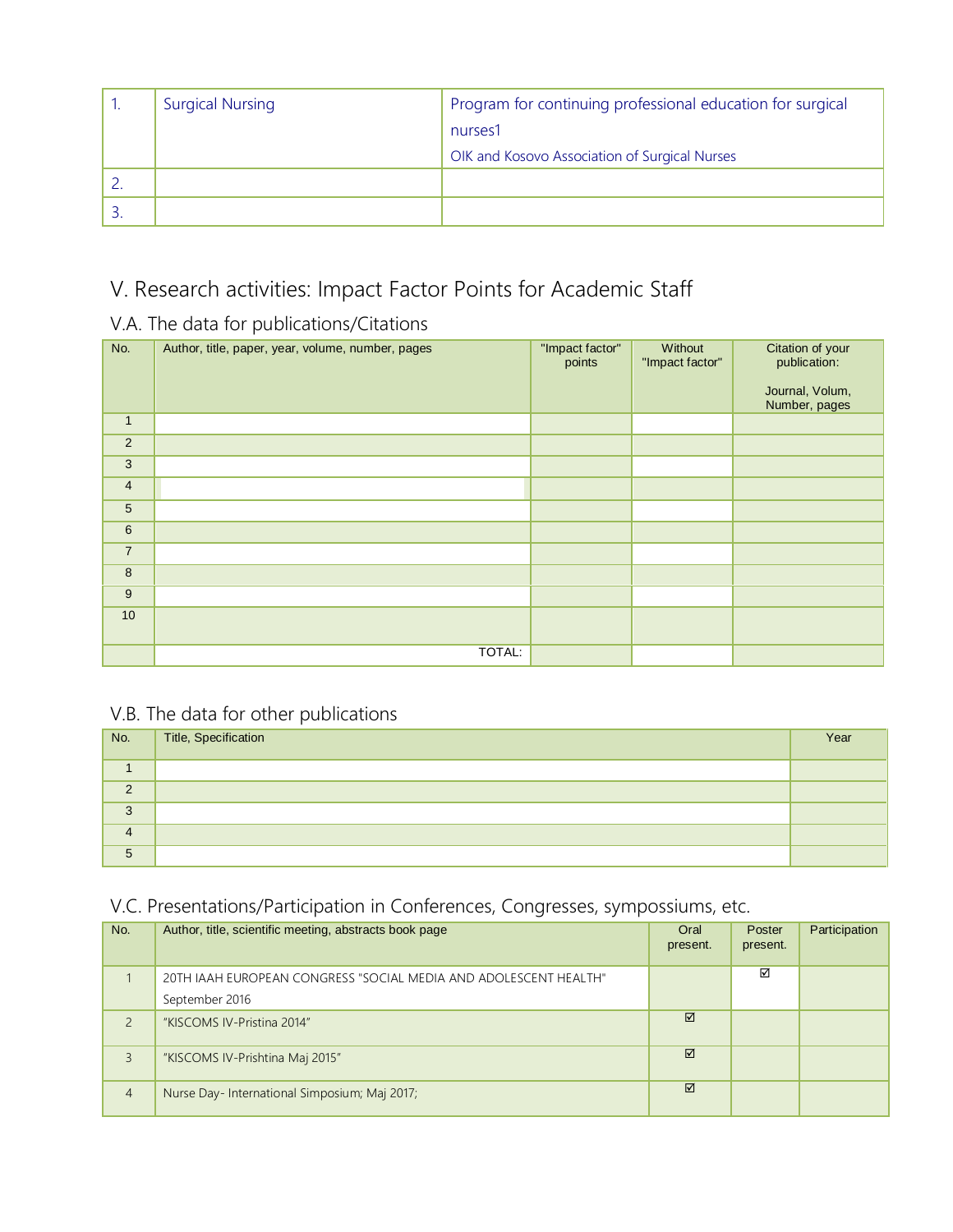| 5                | "Capnography" COL Thomas Stein, MD (Camp Bondsteel 21. February 2013)                                                                  |  | ☑ |
|------------------|----------------------------------------------------------------------------------------------------------------------------------------|--|---|
| 6                | "Psychiatric Emergencies" MAJ Tracy Loper, MD (Camp Bondsteel 07. Mars 2013)                                                           |  | ☑ |
| $\overline{7}$   | " Rapid Sequence Intubation"- LTC Gavin O. Hitchcock, CRNA (Camp Bondsteel- 02.July<br>2013)                                           |  | ☑ |
| 8                | "Advanced Pre-Hospital-Resuscitation Team Case Reviews", CPT Christophet T.<br>Stephens, MD.MC.FS (Camp Bonsteel - 18. September 2013) |  | ☑ |
| 9                | "Immediately Life-Threatening Chest Injures, and Chest Injures "In the Box"" MAJ Ryan<br>Lehmann, DO General Surgeon (May 2014)        |  | ☑ |
| 10 <sup>10</sup> | "5th Congress of Macedonian Anesthetists with Participation<br>International "02-05 October 2014                                       |  | ☑ |
| 11               |                                                                                                                                        |  |   |
| 12               |                                                                                                                                        |  |   |
| 13               |                                                                                                                                        |  |   |

### V.D. Scientific Interests:

| Topic:        | Surgery                                                                                   |
|---------------|-------------------------------------------------------------------------------------------|
| Description : | Standard safety precautions, Therapeutic environment in OT, Infection control measures in |
|               | OT, Surgical Asepsis, Universal precautions, Biomedical waste management, Role of scrub   |
|               | nurse in the OT etc.                                                                      |
| Topic:        |                                                                                           |
| Description : |                                                                                           |

## VI. Working Experiences:

| Institution and location: | University Clinical Center of Kosovo, Pristina                                |
|---------------------------|-------------------------------------------------------------------------------|
| Period:                   | 2017 - continues                                                              |
| Position :                | <b>Surgical Nurse</b>                                                         |
| Description :             | Setin up the operating room for the patient, ensure all the tools are sterile |
|                           | and ready to go, hand tools to the doctor during the surgery, and perform     |
|                           | other duties inside the surgical room                                         |
|                           |                                                                               |
| Institution and location: | College "Rezonanca", Pristina                                                 |
| Period:                   | 2020-continues                                                                |
| Position :                | <b>Teaching Assistant</b>                                                     |
| Description :             | Assitant in Nursing Practice, for modules : General Nursing Practices and     |
|                           | Care for Surgical Patients.                                                   |
|                           |                                                                               |
|                           | Institution and location:   ALOKA Surgery Clinic, Pristina (Kosovo)           |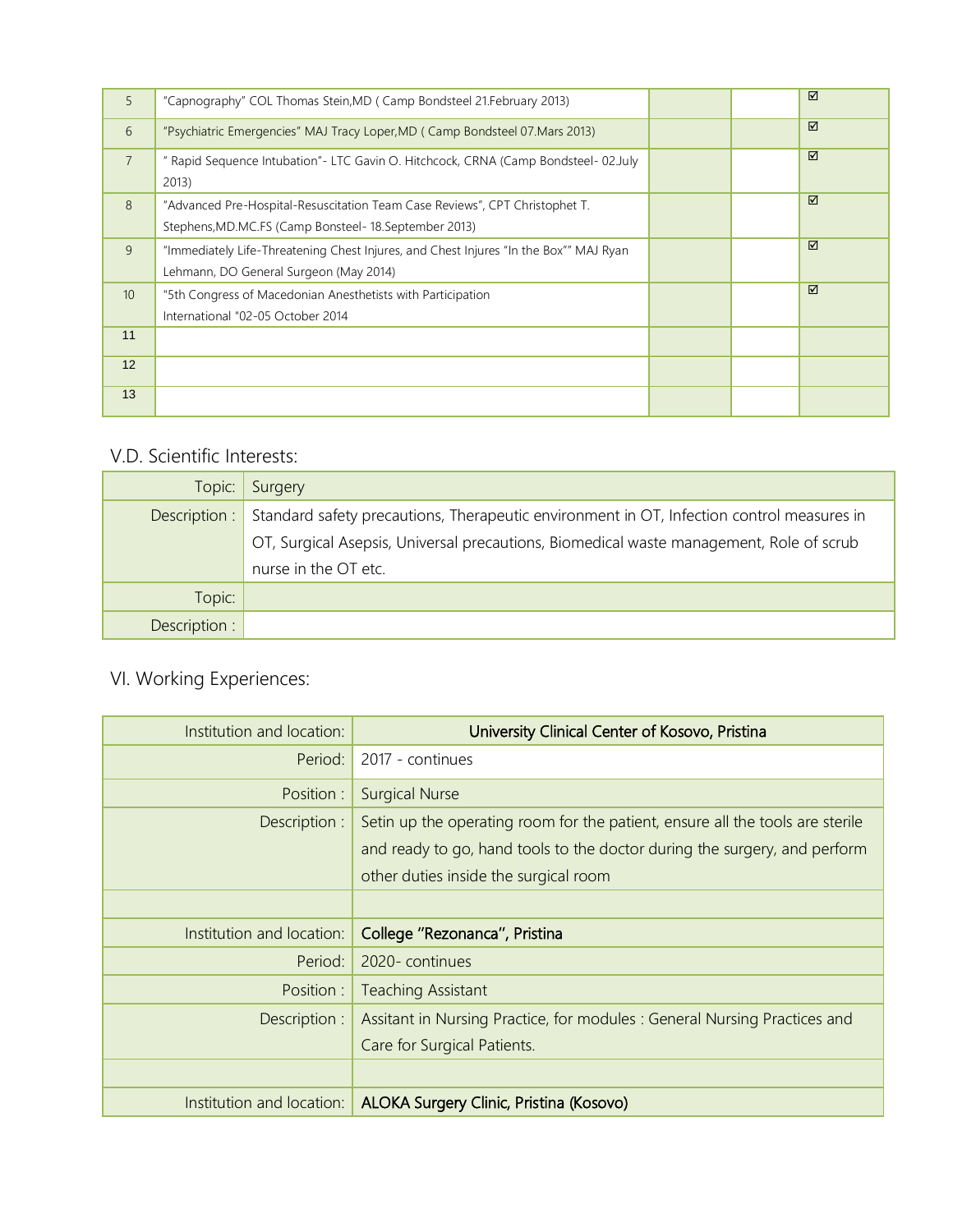| Period:                   | $01/11/13 - 25/01/15$                                                                                                                                                                                                                                                                                                                       |
|---------------------------|---------------------------------------------------------------------------------------------------------------------------------------------------------------------------------------------------------------------------------------------------------------------------------------------------------------------------------------------|
| Position:                 | <b>General Nurse</b>                                                                                                                                                                                                                                                                                                                        |
| Description :             | Record medical history and symptoms, Collaborate with teams to plan for patient care,<br>Advocate for the health and wellbeing of patients, Monitor patient health and record signs,<br>Administer medications and treatments, Operate medical equipment, Perform diagnostic tests,<br>Educate patients about management of illnesses, etc. |
|                           |                                                                                                                                                                                                                                                                                                                                             |
| Institution and location: | <b>SIRONA Hospital, Pristina</b>                                                                                                                                                                                                                                                                                                            |
| Period:                   | $01/09/16 - 31/03/17$                                                                                                                                                                                                                                                                                                                       |
| Position:                 | <b>General Nurse</b>                                                                                                                                                                                                                                                                                                                        |
| Description :             | Record medical history and symptoms, Collaborate with teams to plan for patient care,<br>Advocate for the health and wellbeing of patients, Monitor patient health and record signs,<br>Administer medications and treatments, Operate medical equipment, Perform diagnostic tests,<br>Educate patients about management of illnesses, etc. |
|                           |                                                                                                                                                                                                                                                                                                                                             |

## VII. Other Experiences:

| A.             | Managing experiences, projects managing, etc. | Year | <b>University</b> | Faculty | Department |
|----------------|-----------------------------------------------|------|-------------------|---------|------------|
|                |                                               |      |                   |         |            |
| 2              |                                               |      |                   |         |            |
| 3              |                                               |      |                   |         |            |
| $\overline{4}$ |                                               |      |                   |         |            |
| 5              |                                               |      |                   |         |            |

| <b>B.</b>     | Mobility / reasons | Year | <b>University</b> | Faculty | Department |
|---------------|--------------------|------|-------------------|---------|------------|
|               |                    |      |                   |         |            |
| $\Omega$<br>∠ |                    |      |                   |         |            |
| 3             |                    |      |                   |         |            |

| $C$ .          | Members of Associations                                           | <b>Status in Association</b>        | Year |
|----------------|-------------------------------------------------------------------|-------------------------------------|------|
|                | Kosovo Assocation of Surgical Nurses                              | President and Founder               | 2020 |
| 2              | Trade Union of Nurses, Midwives and Other Health<br>Professionals | Vice President of the Youth Council | 2019 |
| 3              |                                                                   |                                     |      |
| $\overline{4}$ |                                                                   |                                     |      |
| 5              |                                                                   |                                     |      |

VIII. Additional informations: